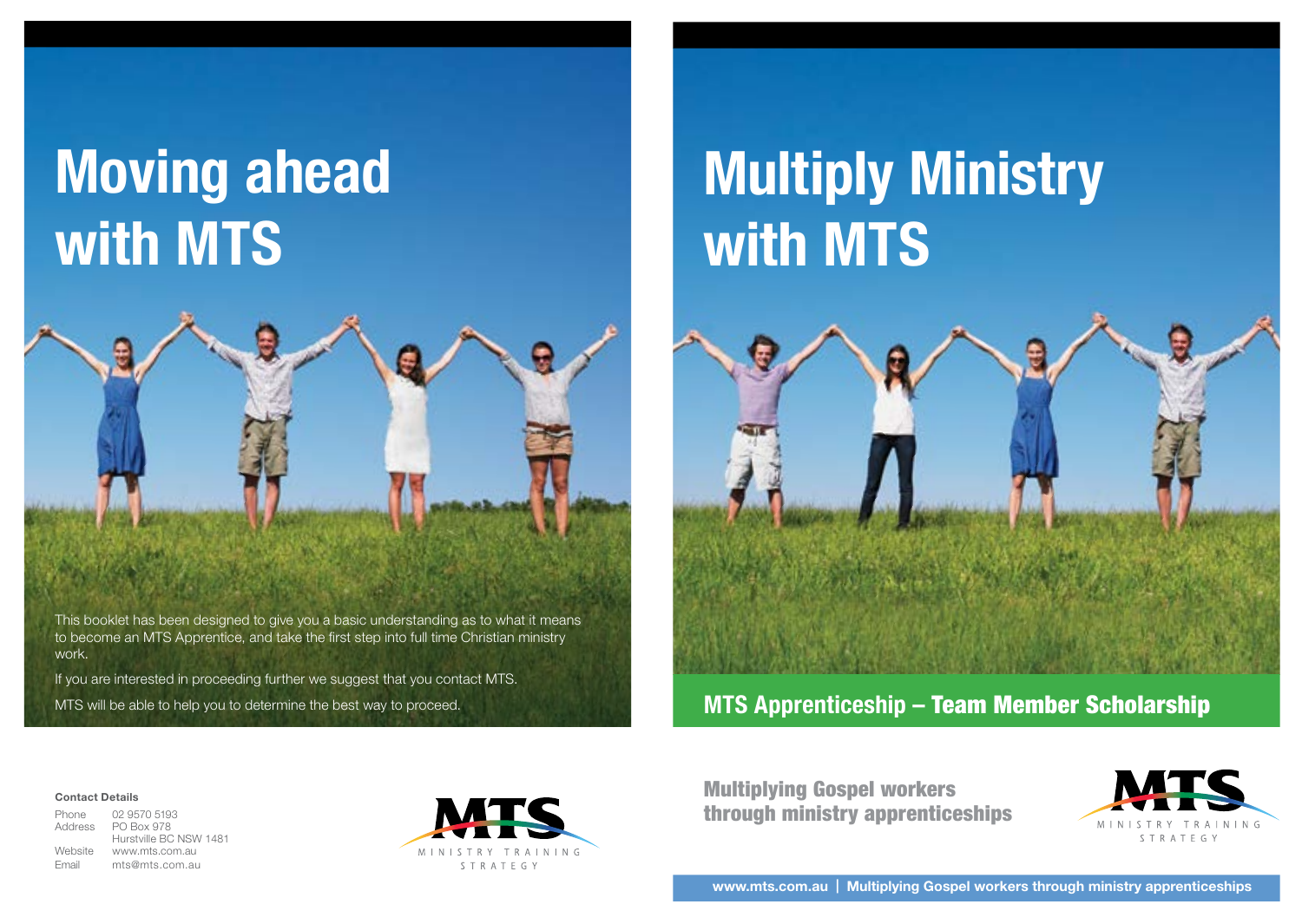### **The MTS Apprentice Pathways**

At MTS we think that a ministry training pathway that combines hands-on ministry experience with formal theological education is a great way to train for a lifetime of Gospel ministry.

There are two routes you can take:

- 1. You can follow a TEAM LEADER pathway, which involves going to Theological College after your apprenticeship.
- 2. Alternatively, you can follow the TEAM MEMBER pathway, where you complete a 2 year or 3 year apprenticeship, combining hands-on ministry training with theological study. Upon completion you will be ready to be involved in ministry on a full-time basis as a valued Team Member.

All pathways provide you with the opportunity to spend 2 or more years in a hands-on ministry apprenticeship – living the life of a full-time Gospel Worker.



The MTS curriculum is designed to help you discover how you are wired and in what way you might best contribute to growing God's Kingdom in the future.

Completing an MTS Apprenticeship is a great way to work out your suitability for ministry work in the future.

#### **MTS Scholarships**

Many churches and other ministries sponsor scholarships to enable students to complete an MTS pathway. All persons seeking to undertake an MTS Apprenticeship are encouraged to apply for an "MTS Scholarship" to support them on their journey.

# **MTS TRAINING PATHWAYS WHAT BEING AN APPRENTICE INVOLVES**

*"If a person wants to be a farmer long term, they don't start off at Agricultural College as a first port of call. They need to head off first to a farm and work alongside an experienced farmer for a couple of years. They need to live through a couple of cycles of the seasons. They need to know what it is*  like to deliver lambs in the middle of the night, harvest the grain before it *is destroyed by rain and grapple with the blurred boundaries between work and rest."* 

 *Ben Pfahlert, MTS Director*

#### **The MTS Team Member Apprenticeship**

The Apprenticeship is a two-year program combining theological study with active participation in evangelism and Bible teaching, all under the leadership of a trainer.

You will do a maximum of 2.5 days theological study, which leaves you free to be immersed in practical ministry activities through the remainder of your week.

#### **How do I choose a Theological College?**

The choice of theological education provider is primarily up to you, however MTS encourages consideration of three questions when choosing a theological education provider:

- 1. Is the college evangelical in its theological perspective?
- 2. Is the college supportive of ministry apprenticeships?
- 3. Which organisation is accrediting the course you are considering?

Many theological education providers offer courses accredited with the Australian College of Theology [ACTh].

#### **MTS Scholarships**

MTS Team Member Scholarships run for two years (Diploma qualification) or three years (Advanced Diploma qualification). Subject to continuing financial support, apprentices may opt to extend their two year scholarship to three years, at the end of the second year.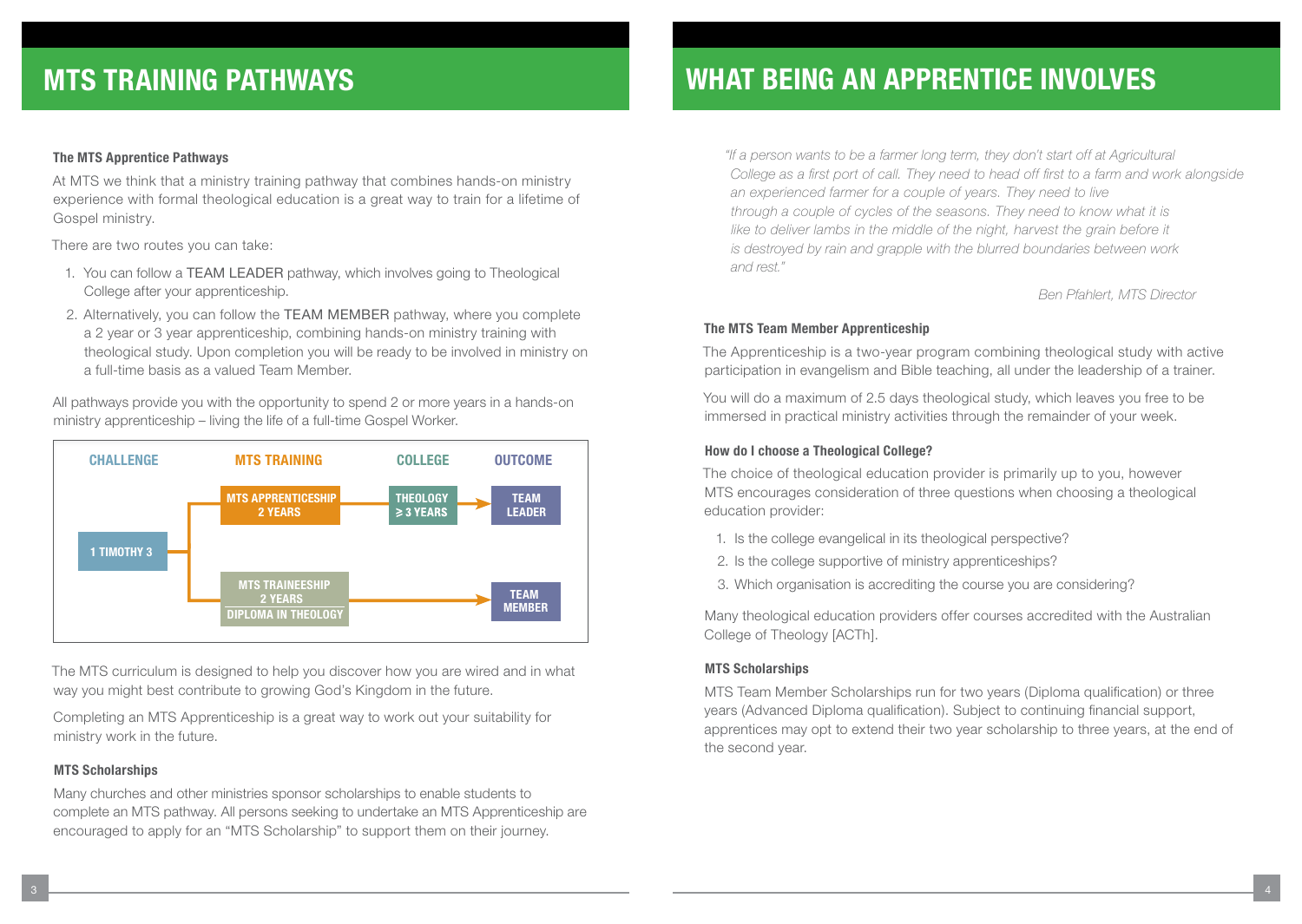

**MATT STONES Gunnedah Anglican Church**

#### **How did you come to be an MTS Apprentice**?

My wife, Dee, and I came to a crossroads in life when we were preparing to buy a house and I was about to undertake a new course of study through work. It was at this time that Dee's father, who is also our Pastor, challenged Dee and I to consider full-time ministry and do an MTS apprenticeship. Making the decision to go into fulltime gospel ministry through an MTS apprenticeship wasn't by any means an easy decision. But as we sought to serve the Lord with our lives, we came to feel that this would be the best way for us to faithfully do that.

#### **What are the key ministries you're involved in as part of your apprenticeship?**

My wife and I will continue to coordinate and run our Seniors Youth group. I've started some involvement with school based ministry such as a Primary School SUPA Club, Primary Scripture and a 'Chips n' Chat' High school ISCF group – all of these are new to me. I've been given the task of directing our annual holiday kids club and after that, of forming a weekly kids club to maintain established community links. As bible study is a key area for Christian growth I also run a young adults study group as well as meet weekly with a few younger guys to read one-to-one. Up front ministry at each of our various church services is also increasing, both for leading and preaching (on occasion).

#### **What are some of the challenges with doing an MTS apprenticeship?**

Both of us left behind two full-time work positions - I was commencing my MTS apprenticeship and Dee is expecting our first child - so we knew it would be a financial challenge. We continually pray and put our full trust in God that he will provide the financial support we need to sustain us during my apprenticeship. Getting a handle around how much work is possible in the week when also studying towards a Diploma of Theology has also proven to be a challenge.

#### **What are you hoping to learn as part of being an apprentice?**

In doing an apprenticeship, I am hoping to learn what areas I need to grow in order to keep doing full time ministry, and how I can use God-given gifts to serve Jesus. I hope that as I serve over the next two years that I will grow in Christian character, conviction and competence.



**SCOTT DUNLOP Gunnedah Anglican Church**

#### **What are some of the rewards or challenges of training an MTS Apprentice?**

I have served as a minister of the gospel in Gunnedah for the last 11 years. Training gospel workers for the harvest field is a great privilege no matter where you are living. Community happens in country towns, so the effect of someone giving up their secular job and being prepared to do a full time Ministry Apprenticeship with the church does get noticed in the town, and is a great witness for Jesus, as people watch on and are challenged. It's been rewarding seeing Matt sacrificially following Jesus and stepping up serving Him.

## **How have you seen your MTS Apprentices skills develop?**

Whatever God calls us to do for Him, He always equips us for. So it's very humbling to have God work through you and be used in His service in His strength. So it's been very encouraging seeing Matt serving and growing but also seeing God strengthening and equipping Him. MTS pushes you out of your comfort zone and causes you to step out in faith but doing that puts you in a good place for God to be at work, shaping and developing you as a gospel worker. Matt meets up to do 1 to 1 with two senior teenage boys and quite often their mum is left waiting in the car for them at pick up time, as they are in deep discussion with Matt about God's Word.

#### **What are the benefits of having an apprentice who is planning to stay in the country?**

Rural people are uniquely gifted to minister to rural people so it's worth identifying and investing in rural people out here with ministry potential. Time is always precious in ministry and plenty of good things are always calling but what better time could be spent for the Kingdom than investing in a church leader of tomorrow.

### **Why should someone considering full time ministry an MTS Apprenticeship?**

An MTS apprenticeship helps form and test a person's conviction, character, and competence, with the feedback and encouragement of an experienced trainer. Most importantly, an MTS apprenticeship teaches you failure in a supportive space, and reminds you of an incredible Saviour who is with you as you seek to continue the ministry He began. So an apprenticeship draws you into a prayerful dependence on God as you seek to proclaim His Word and minister to people with the help of His Spirit. That's great training for ministry in any context.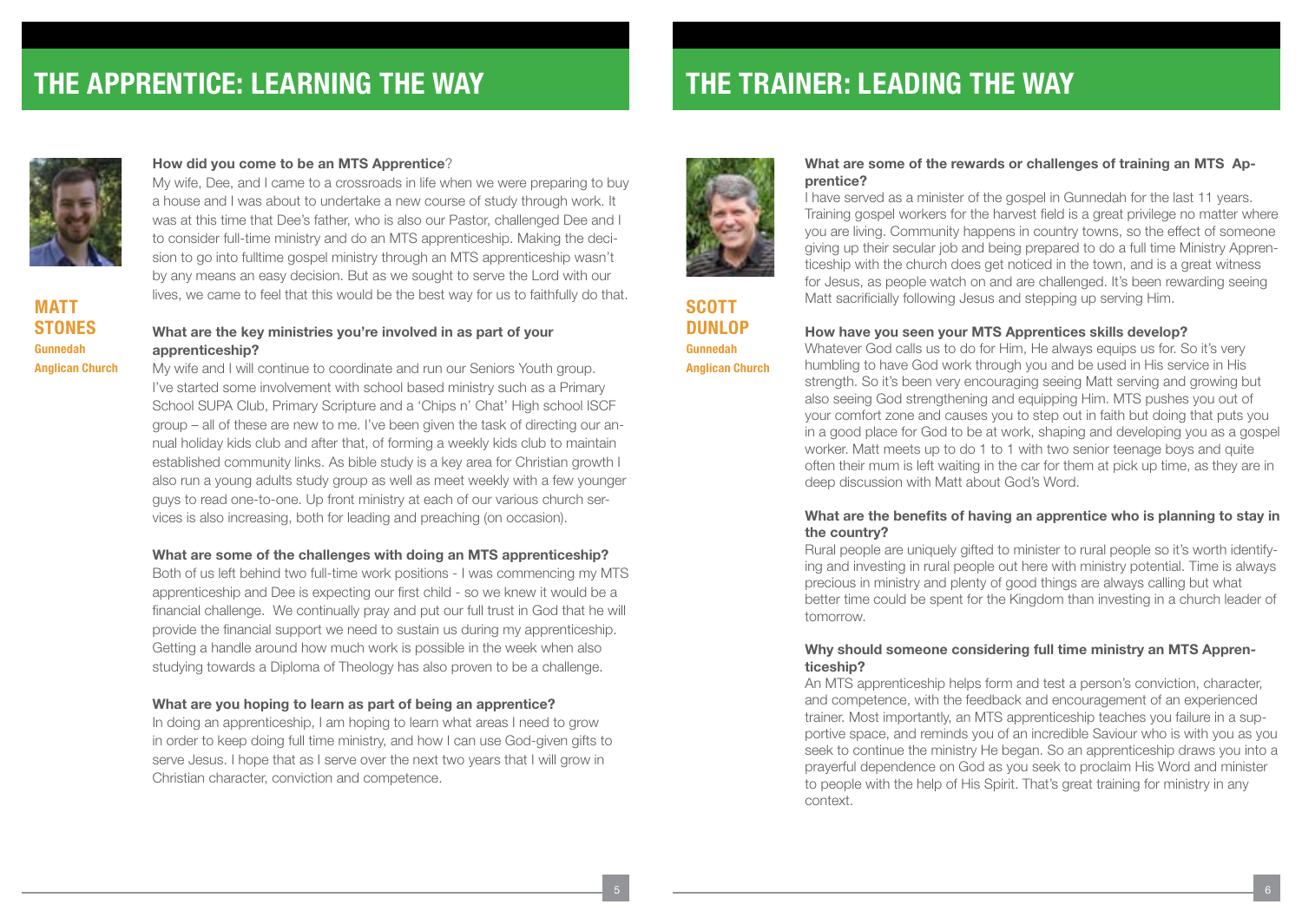## THE MTS MINISTRY TRAINING SCHOLARSHIP